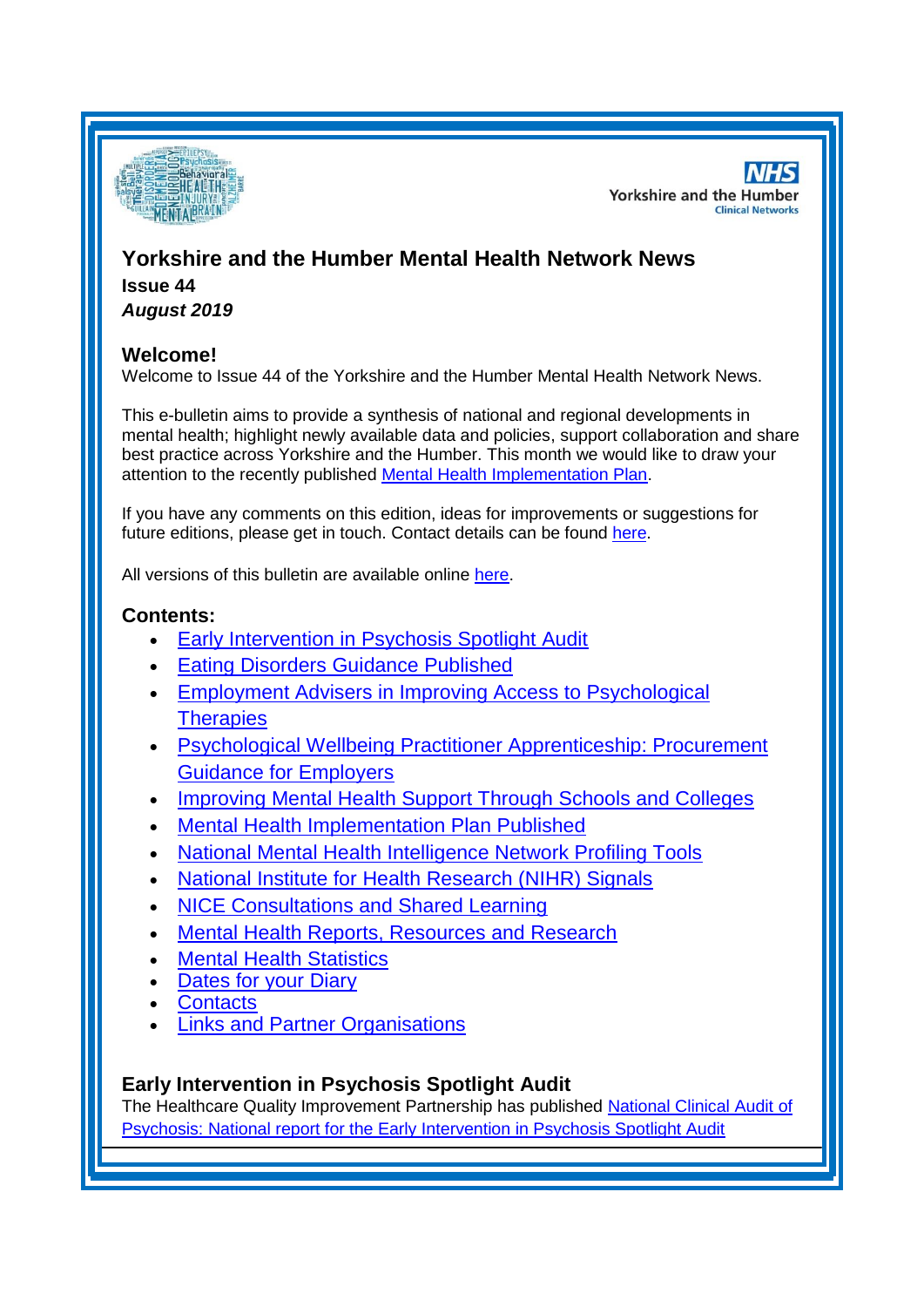[2018/2019.](https://www.hqip.org.uk/resource/national-report-for-the-early-intervention-in-psychosis-spotlight-audit-2018-2019/#.XUvulI5KhaQ) This report provides national and organisation-level findings on the treatment of patients by Early Intervention Psychosis Teams in England. It shows improvements in the provision of timely access to evidence-based treatments for people experiencing First Episode Psychosis.

# **Eating Disorders Guidance Published**

NHS England and NHS Improvement have published the following guidance which supports the development and implementation of commissioner, provider and STP/ICS plans to deliver effective community eating disorder services that are integrated with day and/or inpatient care to reduce admissions, length-of-stay and improve outcomes for users, families and carers:

- [Adult Eating Disorders: Community, Inpatient and Intensive Day Patient Care –](https://www.england.nhs.uk/publication/adult-eating-disorders-community-inpatient-and-intensive-day-patient-care-guidance-for-commissioners-and-providers/) [Guidance for commissioners and providers](https://www.england.nhs.uk/publication/adult-eating-disorders-community-inpatient-and-intensive-day-patient-care-guidance-for-commissioners-and-providers/)
- Addendum Inpatient and Intensive Day Care Extension to the Community Eating [Disorder Guidance](https://www.england.nhs.uk/publication/addendum-inpatient-and-intensive-day-care-extension-to-the-community-eating-disorder-guidance/) (children and young people)
- [Appendices and Helpful Resources for Inpatient and Intensive Day Care –](https://www.england.nhs.uk/publication/appendices-and-helpful-resources-for-inpatient-and-intensive-day-care-addendum-to-the-community-eating-disorder-guidance/) [Addendum to the Community Eating Disorder Guidance](https://www.england.nhs.uk/publication/appendices-and-helpful-resources-for-inpatient-and-intensive-day-care-addendum-to-the-community-eating-disorder-guidance/) (children and young people)

## <span id="page-1-0"></span>**Employment Advisers in Improving Access to Psychological Therapies**

The Department for Work and Pensions and Department of Health and Social Care have published [Employment Advisers in Improving Access to Psychological Therapies: process](https://www.gov.uk/government/publications/employment-advisers-in-improving-access-to-psychological-therapies-process-evaluation-report)  [evaluation report.](https://www.gov.uk/government/publications/employment-advisers-in-improving-access-to-psychological-therapies-process-evaluation-report) This research looks at stakeholder views of the Employment Advisers in Improving Access to Psychological Therapies pilot which began in March 2018.

# <span id="page-1-1"></span>**Psychological Wellbeing Practitioner Apprenticeship: Procurement Guidance for Employers**

The newly published Psychological Wellbeing Practitioner (PWP) Apprenticeship: procurement guidance for employers, informs Improving Access to Psychological Therapies (IAPT) services of the procurement process they should follow, together with the support available from NHS procurement hubs and Health Education England (HEE). Available at [Health Education England: Apprenticeships section,](https://ccgbulletin.cmail19.com/t/d-l-pujhyil-cdyegjt-u/) the guidance aims to raise awareness among IAPT services and higher education institutions of the new PWP Apprenticeship and promote applications to this mental health career route. It has been written by NHS England and NHS Improvement in partnership with HEE, and Essex Partnership University NHS Foundation Trust.

# <span id="page-1-2"></span>**Improving Mental Health Support Through Schools and Colleges**

NHS staff will work with more schools and colleges through [Mental Health Support Teams](https://ccgbulletin.cmail19.com/t/d-l-pujhyil-cdyegjt-i/) (MHSTs), with 123 more teams to be recruited, expanding work to improve mental health support for children and young people as part of the NHS Long Term Plan. Training for all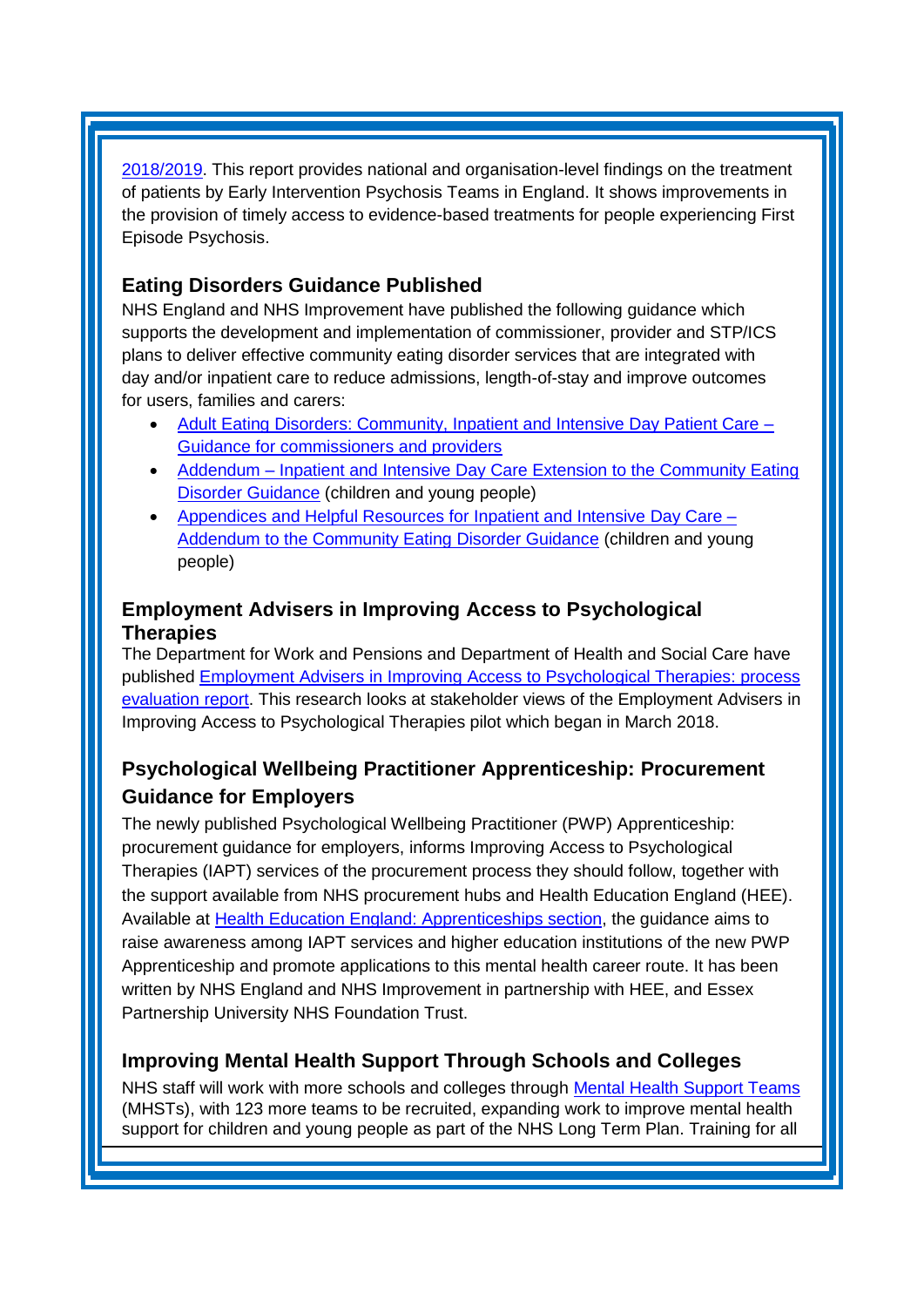schools and colleges will also be offered through a £9.3m programme bringing education and mental health services together, co-ordinated by CCGs. The Link Programme, run by the Anna Freud Centre, funded by the Department for Education, and supported by NHS England, will roll out from September for next four years. Details are available from the [Anna Freud Centre.](https://ccgbulletin.cmail19.com/t/d-l-pujhyil-cdyegjt-d/)

#### <span id="page-2-0"></span>**Mental Health Implementation Plan Published**

NHS England and NHS Improvement have published [NHS Mental Health Implementation](https://www.longtermplan.nhs.uk/publication/nhs-mental-health-implementation-plan-2019-20-2023-24/)  [Plan 2019/20 –](https://www.longtermplan.nhs.uk/publication/nhs-mental-health-implementation-plan-2019-20-2023-24/) 2023/24. This document provides details of a new framework to help deliver on the NHS Long Term Plan commitment to transform mental health care at the local level. It sets out information on funding, transformation activities and indicative workforce numbers. It also outlines which ambitions will require a national access or coverage trajectory, and which will require local systems to tailor their delivery pace.

## **National Mental Health Intelligence Network Profiling Tools 2019 ONS report now available on male suicides in prisons:**

1,830 deaths in prison custody from 2008 to 2016 were identified after linking with the HM Prison and Probation Service (HMPPS) data. Male prisoners were at an increased risk of dying by suicide compared with the general male population; the risk of male prisoners dying by suicide was 3.7 times higher than the general male population during the nineyear period. The large majority of suicides were male deaths, which accounted for 97% of all suicides (450 deaths) compared with 12 female deaths. The risk of male prisoners dying from drug-related causes was similar to the general male population, with opiates being the most common drug type mentioned in these deaths. For full report visit [ONS](http://links.govdelivery.com/track?type=click&enid=ZWFzPTEmbXNpZD0mYXVpZD0mbWFpbGluZ2lkPTIwMTkwODA3Ljg4NjQzMjEmbWVzc2FnZWlkPU1EQi1QUkQtQlVMLTIwMTkwODA3Ljg4NjQzMjEmZGF0YWJhc2VpZD0xMDAxJnNlcmlhbD0xNzEyODEyOCZlbWFpbGlkPXNhcmFoLmJvdWxAbmhzLm5ldCZ1c2VyaWQ9c2FyYWguYm91bEBuaHMubmV0JnRhcmdldGlkPSZmbD0mZXh0cmE9TXVsdGl2YXJpYXRlSWQ9JiYm&&&104&&&https://www.ons.gov.uk/peoplepopulationandcommunity/birthsdeathsandmarriages/deaths/articles/drugrelateddeathsandsuicideinprisoncustodyinenglandandwales/2008to2016)  [webpages.](http://links.govdelivery.com/track?type=click&enid=ZWFzPTEmbXNpZD0mYXVpZD0mbWFpbGluZ2lkPTIwMTkwODA3Ljg4NjQzMjEmbWVzc2FnZWlkPU1EQi1QUkQtQlVMLTIwMTkwODA3Ljg4NjQzMjEmZGF0YWJhc2VpZD0xMDAxJnNlcmlhbD0xNzEyODEyOCZlbWFpbGlkPXNhcmFoLmJvdWxAbmhzLm5ldCZ1c2VyaWQ9c2FyYWguYm91bEBuaHMubmV0JnRhcmdldGlkPSZmbD0mZXh0cmE9TXVsdGl2YXJpYXRlSWQ9JiYm&&&104&&&https://www.ons.gov.uk/peoplepopulationandcommunity/birthsdeathsandmarriages/deaths/articles/drugrelateddeathsandsuicideinprisoncustodyinenglandandwales/2008to2016)

The National Mental Health Intelligence Network (NMHIN) has also been conducting further developments on their suite of mental health profiling tools. Click on the links below to access the updates:

- [Common Mental Health Disorders](http://links.govdelivery.com/track?type=click&enid=ZWFzPTEmbXNpZD0mYXVpZD0mbWFpbGluZ2lkPTIwMTcxMjA1LjgxOTE2MDgxJm1lc3NhZ2VpZD1NREItUFJELUJVTC0yMDE3MTIwNS44MTkxNjA4MSZkYXRhYmFzZWlkPTEwMDEmc2VyaWFsPTE2OTcwMTE4JmVtYWlsaWQ9c2FyYWguYm91bEBuaHMubmV0JnVzZXJpZD1zYXJhaC5ib3VsQG5ocy5uZXQmdGFyZ2V0aWQ9JmZsPSZleHRyYT1NdWx0aXZhcmlhdGVJZD0mJiY=&&&104&&&https://fingertips.phe.org.uk/profile-group/mental-health/profile/common-mental-disorders)
- **[Crisis Care](http://links.govdelivery.com/track?type=click&enid=ZWFzPTEmbXNpZD0mYXVpZD0mbWFpbGluZ2lkPTIwMTcxMjA1LjgxOTE2MDgxJm1lc3NhZ2VpZD1NREItUFJELUJVTC0yMDE3MTIwNS44MTkxNjA4MSZkYXRhYmFzZWlkPTEwMDEmc2VyaWFsPTE2OTcwMTE4JmVtYWlsaWQ9c2FyYWguYm91bEBuaHMubmV0JnVzZXJpZD1zYXJhaC5ib3VsQG5ocy5uZXQmdGFyZ2V0aWQ9JmZsPSZleHRyYT1NdWx0aXZhcmlhdGVJZD0mJiY=&&&105&&&https://fingertips.phe.org.uk/profile-group/mental-health/profile/crisis-care)**
- [Mental Health and Wellbeing JSNA Profile](http://links.govdelivery.com/track?type=click&enid=ZWFzPTEmbXNpZD0mYXVpZD0mbWFpbGluZ2lkPTIwMTcxMjA1LjgxOTE2MDgxJm1lc3NhZ2VpZD1NREItUFJELUJVTC0yMDE3MTIwNS44MTkxNjA4MSZkYXRhYmFzZWlkPTEwMDEmc2VyaWFsPTE2OTcwMTE4JmVtYWlsaWQ9c2FyYWguYm91bEBuaHMubmV0JnVzZXJpZD1zYXJhaC5ib3VsQG5ocy5uZXQmdGFyZ2V0aWQ9JmZsPSZleHRyYT1NdWx0aXZhcmlhdGVJZD0mJiY=&&&106&&&https://fingertips.phe.org.uk/profile-group/mental-health/profile/mh-jsna)
- [Severe Mental](http://links.govdelivery.com/track?type=click&enid=ZWFzPTEmbXNpZD0mYXVpZD0mbWFpbGluZ2lkPTIwMTcxMjA1LjgxOTE2MDgxJm1lc3NhZ2VpZD1NREItUFJELUJVTC0yMDE3MTIwNS44MTkxNjA4MSZkYXRhYmFzZWlkPTEwMDEmc2VyaWFsPTE2OTcwMTE4JmVtYWlsaWQ9c2FyYWguYm91bEBuaHMubmV0JnVzZXJpZD1zYXJhaC5ib3VsQG5ocy5uZXQmdGFyZ2V0aWQ9JmZsPSZleHRyYT1NdWx0aXZhcmlhdGVJZD0mJiY=&&&108&&&https://fingertips.phe.org.uk/profile-group/mental-health/profile/severe-mental-illness) Illness
- **[Suicide Prevention Profile](http://links.govdelivery.com/track?type=click&enid=ZWFzPTEmbXNpZD0mYXVpZD0mbWFpbGluZ2lkPTIwMTgwNjA1LjkwNzEwNzExJm1lc3NhZ2VpZD1NREItUFJELUJVTC0yMDE4MDYwNS45MDcxMDcxMSZkYXRhYmFzZWlkPTEwMDEmc2VyaWFsPTE3MDEzODU4JmVtYWlsaWQ9c2FyYWguYm91bEBuaHMubmV0JnVzZXJpZD1zYXJhaC5ib3VsQG5ocy5uZXQmdGFyZ2V0aWQ9JmZsPSZleHRyYT1NdWx0aXZhcmlhdGVJZD0mJiY=&&&104&&&https://fingertips.phe.org.uk/profile-group/mental-health/profile/suicide)**

To receive updates directly from NMHIN visit the **PHE subscriptions page** and select 'Mental Health Dementia and Neurology'.

## <span id="page-2-1"></span>**National Institute for Health Research (NIHR) Signals**

The latest series of summaries of recently published research by the NIHR contain information on:

• [Pulmonary rehabilitation may modestly improve anxiety and depression in](https://discover.dc.nihr.ac.uk/content/signal-000794/copd-rehabilitation-may-improve-anxiety-and-depression)  [adults with chronic obstructive pulmonary disease](https://discover.dc.nihr.ac.uk/content/signal-000794/copd-rehabilitation-may-improve-anxiety-and-depression)

The summaries intend to provide decision makers in health and social care organisations with evidence they can use to improve patient care.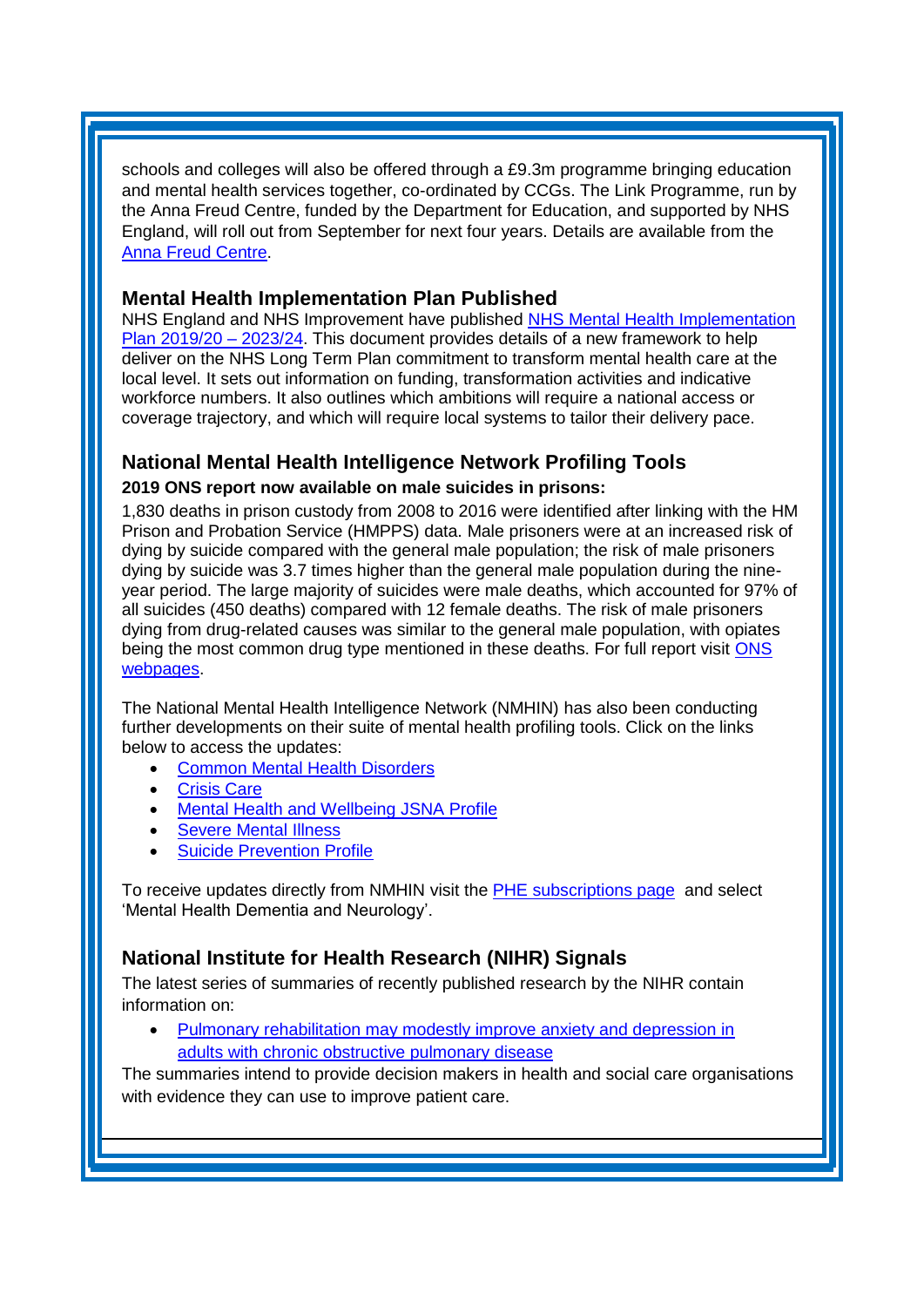The National Institute for Health Research (NIHR) is also interested in receiving research applications to improve the mental health of women and their families in the perinatal period. For the purposes of this call, perinatal mental health is defined as the period from preconception to 24 months after birth. More information on the call for research papers can be found [here.](https://www.nihr.ac.uk/documents/1994-perinatal-mental-health-commissioning-brief/21519) The closing date for applications is 1pm on 27 November 2019.

# **NICE Consultations and Shared Learning**

NICE is consulting on the following:

[Mental wellbeing at work: draft scope consultation.](https://www.nice.org.uk/guidance/indevelopment/gid-ng10140/consultation/html-content) The closing date for comments is 9 September 2019.

NICE has published the following outcomes from Quality Standard reviews:

- QS187: [Learning disability: care and support of people growing older](https://www.nice.org.uk/guidance/qs187)
- QS101: [Learning disability: behaviour that challenges](https://www.nice.org.uk/guidance/qs101) (updated)
- QS14: [Service user experience in adult mental health services](https://www.nice.org.uk/guidance/qs14) (updated)
- QS188: [Coexisting severe mental illness and substance misuse](https://www.nice.org.uk/guidance/qs188)

NICE has also published the following updated Clinical Guideline:

• CG113: [Generalised anxiety disorder and panic disorder in adults: management](https://www.nice.org.uk/guidance/cg113) (updated)

#### **Mental Health Reports, Resources and Research**

The Centre for Mental Health has published [Arm in arm: the relationships between](https://www.centreformentalhealth.org.uk/arm-in-arm)  [statutory and voluntary sector mental health organisations.](https://www.centreformentalhealth.org.uk/arm-in-arm) This document seeks to raise a number of questions and issues about the relationships between VCSE and statutory organisations in supporting people's mental health and wellbeing. Many of these will require investigation in greater depth and further consideration to develop policy and practice changes where these are needed.

The Care Quality Commission has published a [Joint agreement on escalation of concerns](https://www.cqc.org.uk/news/stories/update-phase-two-our-thematic-review-restraint-seclusion-segregation)  [arising from](https://www.cqc.org.uk/news/stories/update-phase-two-our-thematic-review-restraint-seclusion-segregation) [the thematic review of the use of restraint, prolonged seclusion and](https://www.cqc.org.uk/news/stories/update-phase-two-our-thematic-review-restraint-seclusion-segregation)  [segregation.](https://www.cqc.org.uk/news/stories/update-phase-two-our-thematic-review-restraint-seclusion-segregation) This agreement, between the CQC and NHS England, outlines which organisations have responsibility to raise and escalate concerns at different levels if CQC inspectors or Mental Health Act Reviewers encounter any concerns on visits to hospitals or adult social care services as part of phase two of the CQC's thematic review of restraint, seclusion and segregation.

The Council for Disabled Children has published [It takes leaders to break down siloes:](https://councilfordisabledchildren.org.uk/help-resources/resources/it-takes-leaders-break-down-siloes-cdcs-new-report-integrating-services)  [integrating services for disabled children.](https://councilfordisabledchildren.org.uk/help-resources/resources/it-takes-leaders-break-down-siloes-cdcs-new-report-integrating-services) This report aims to drive change in the design and delivery of services for disabled children and support greater integration for children and young people more generally. The report identifies key factors that are helping and hindering the integration of services around special education needs and disability (SEND).

The Department of Health and Social Care has published [Government response to the](https://www.gov.uk/government/publications/pacac-inquiry-into-eating-disorders-government-response)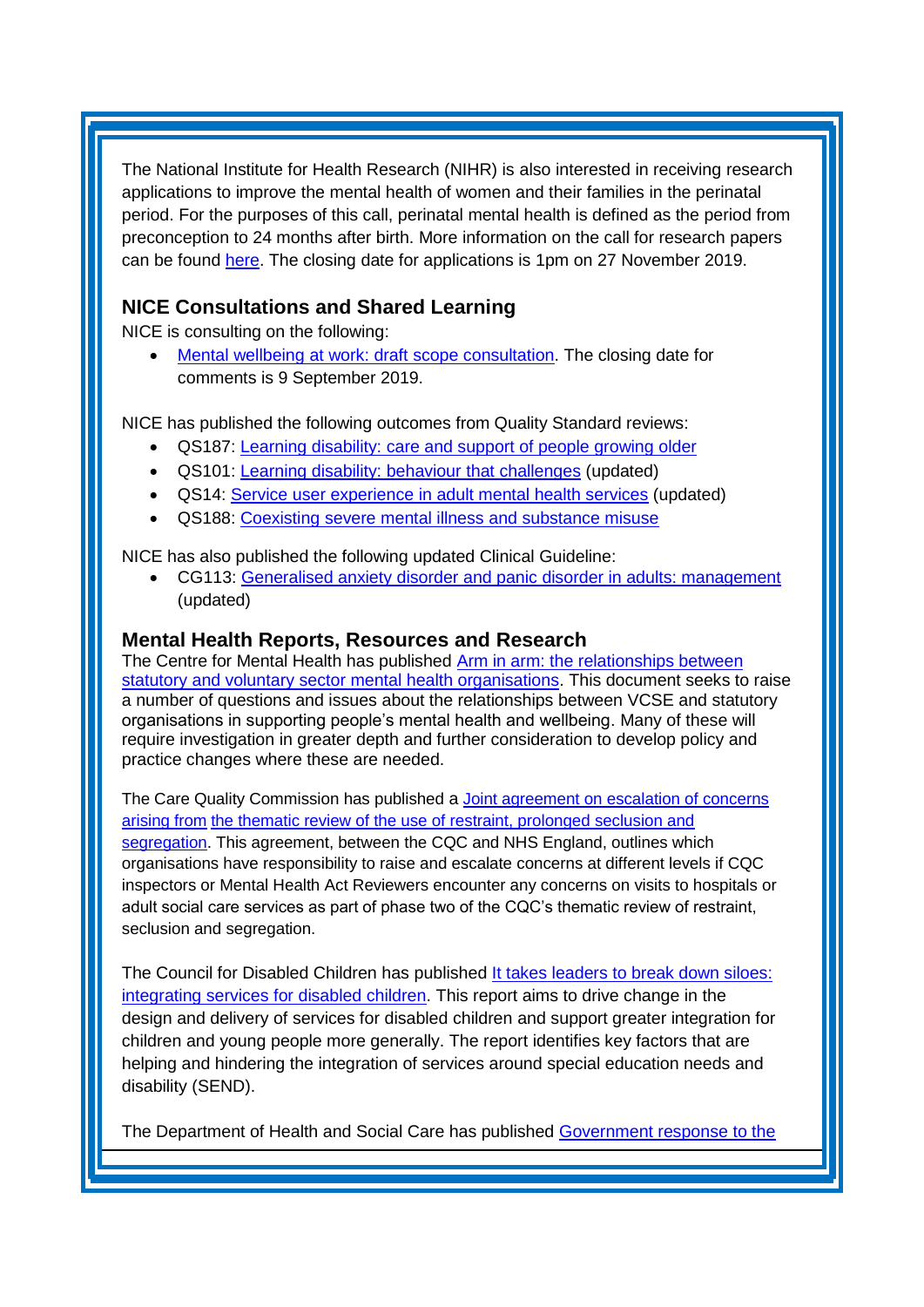[recommendations of the Public Administration and Constitutional Affairs Committee's](https://www.gov.uk/government/publications/pacac-inquiry-into-eating-disorders-government-response)  [Seventeenth Report of Session 2017-19: Ignoring the Alarms follow-up: Too many](https://www.gov.uk/government/publications/pacac-inquiry-into-eating-disorders-government-response)  [avoidable deaths from eating disorders.](https://www.gov.uk/government/publications/pacac-inquiry-into-eating-disorders-government-response) This document sets out the government's response to the conclusions and recommendations made in the PACAC report 'Ignoring the Alarms follow-up'.

Health Education England has published its 2019 [Children and Young People's Mental](https://ccgbulletin.cmail19.com/t/d-l-xllwlk-cdyegjt-k/)  [Health Services Workforce Report](https://ccgbulletin.cmail19.com/t/d-l-xllwlk-cdyegjt-k/) by the NHS Benchmarking Network which provides a comprehensive baseline analysis of the workforce in 2018, compared with the 2016 survey. Workforce growth is central to the [NHS Long Term Plan](https://ccgbulletin.cmail19.com/t/d-l-xllwlk-cdyegjt-u/) and to support planning and delivery the survey describes evidence from all provider sectors, with a growth in the children and young people's mental health workforce overall by 17%, and a 23% increase in the NHS-employed workforce. Contributing providers received bespoke reports outlining how local services compared against national data from their sector.

The Healthcare Quality Improvement Partnership has published [Suicide by people in](https://www.hqip.org.uk/resource/suicide-by-people-in-contact-with-substance-misuse-services-in-the-uk-a-feasibility-study/#.XVEj7N5KhaQ)  [contact with substance misuse services in the UK: a feasibility study.](https://www.hqip.org.uk/resource/suicide-by-people-in-contact-with-substance-misuse-services-in-the-uk-a-feasibility-study/#.XVEj7N5KhaQ) This one-year study by the National Confidential Inquiry into Suicide and Safety in Mental Health looks into the feasibility of establishing a clinical investigation into the frequency and nature of contact with substance misuse services prior to suicide.

The House of Commons Library has published a briefing paper **Tackling** [loneliness.](https://researchbriefings.parliament.uk/ResearchBriefing/Summary/CBP-8514) This paper examines the Government's Loneliness Strategy published in October 2018 and outlines progress so far. It also looks at research into the causes and impact of loneliness and possible interventions. It is accompanied by a [reading list.](https://researchbriefings.parliament.uk/ResearchBriefing/Summary/CBP-8632)

The Mental Health Policy Group has published [Towards mental health equality: a](https://www.nhsconfed.org/resources/2019/07/mhpg-manifesto-for-better-mental-health-2019)  [manifesto for the next prime minister.](https://www.nhsconfed.org/resources/2019/07/mhpg-manifesto-for-better-mental-health-2019) This updated manifesto sets out five areas that the next Prime Minister must address in order to improve the lives of people with mental health problems and promote the mental health of the nation.

The Mental Health Policy Group has published [Towards equality for mental health:](https://www.mentalhealth.org.uk/publications/towards-equality-mental-health-developing-cross-government-approach)  [developing a cross-government approach.](https://www.mentalhealth.org.uk/publications/towards-equality-mental-health-developing-cross-government-approach) This report considers the steps that must be taken if the ambition of 'parity of esteem' for mental health is to be achieved in England. Its starting point is the belief that improving the nation's mental health cannot be achieved through a focus on health services alone and that a more ambitious, crossgovernment approach to mental health is also required.

NHS Benchmarking Network has produced [Children and Young People's Health Service](https://healtheducationengland.sharepoint.com/Comms/Digital/Shared%20Documents/Forms/AllItems.aspx?id=%2FComms%2FDigital%2FShared%20Documents%2Fhee%2Enhs%2Euk%20documents%2FWebsite%20files%2FMental%20health%2FChildren%20and%20Young%20people%2FCYPMH%20Benchmarking%20Report%20%2Epdf&parent=%2FComms%2FDigital%2FShared%20Documents%2Fhee%2Enhs%2Euk%20documents%2FWebsite%20files%2FMental%20health%2FChildren%20and%20Young%20people&p=true&cid=d053ed79-4622-4f5d-a1f7-6942e9edfebc)  [workforce report for Health Education England.](https://healtheducationengland.sharepoint.com/Comms/Digital/Shared%20Documents/Forms/AllItems.aspx?id=%2FComms%2FDigital%2FShared%20Documents%2Fhee%2Enhs%2Euk%20documents%2FWebsite%20files%2FMental%20health%2FChildren%20and%20Young%20people%2FCYPMH%20Benchmarking%20Report%20%2Epdf&parent=%2FComms%2FDigital%2FShared%20Documents%2Fhee%2Enhs%2Euk%20documents%2FWebsite%20files%2FMental%20health%2FChildren%20and%20Young%20people&p=true&cid=d053ed79-4622-4f5d-a1f7-6942e9edfebc) This report outlines the findings from the second national stocktake of the Children and Young People's mental health workforce. The study indicates a trend of growth, particularly in NHS employed staff,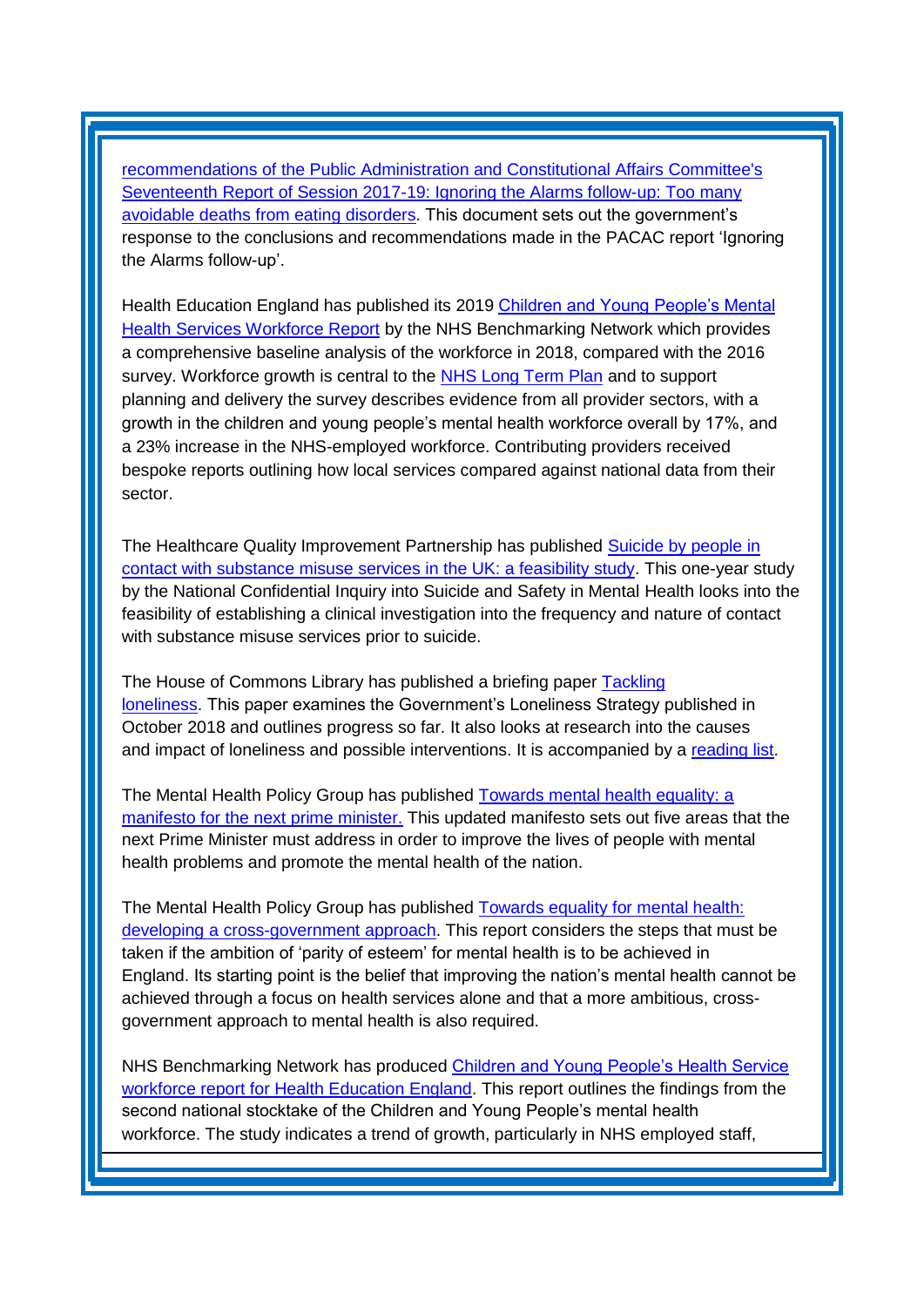where numbers have increased by almost a quarter in the two years from 2016 to 2018.

NHS Digital is piloting a [reasonable adjustment flag](https://digital.nhs.uk/news-and-events/latest-news/reasonable-adjustments-flagging) on patient records which will let doctors, nurses and other health and care staff know that a patient has a learning disability and has specific needs that require adjustments to the services provided so they get the best care. The pilot will run to the end of September to test the technology behind the flag and gather feedback from staff, patients and carers. NHS Digital will then explore a potential expansion.

Public Health England has published [Preventing falls in people with learning disabilities:](https://www.gov.uk/government/publications/preventing-falls-in-people-with-learning-disabilities)  [making reasonable adjustments.](https://www.gov.uk/government/publications/preventing-falls-in-people-with-learning-disabilities) This guide contains information to help staff in public health, health services and social care to prevent falls in people with learning disabilities. It is also intended to help falls prevention services to provide support that is accessible to people with learning disabilities. It may also be of use to family, carers and friends of people with learning disabilities.

## <span id="page-5-0"></span>**Mental Health Statistics**

The following statistics have recently been released please click on the links to review further:

- <span id="page-5-1"></span>• [Children and Young People Eating Disorder Collection](https://www.gov.uk/government/statistics/children-and-young-people-eating-disorder-collection-q1-201920) - Q1 2019/20
- [Learning Disability Services Monthly Statistics](https://digital.nhs.uk/data-and-information/publications/statistical/learning-disability-services-statistics/provisional-statistics-at-july-2019-mhsds-may-2019-final) AT July 2019
- [Mental Health Community Teams Activity](https://www.gov.uk/government/statistics/mental-health-community-teams-activity-q1-201920) Q1 2019/20
- [Mental Health Services Monthly Statistics](https://digital.nhs.uk/data-and-information/publications/statistical/mental-health-services-monthly-statistics/final-may-provisional-june-2019) Final May, Provisional June 2019
- [Mental Health Services Monthly Statistics Final](https://digital.nhs.uk/data-and-information/publications/statistical/mental-health-services-monthly-statistics/final-april-provisional-may-2019) April 2019
- [Mental Health Early Intervention in Psychosis](https://www.gov.uk/government/statistics/mental-health-early-intervention-in-psychosis-for-june-2019) June 2019
- [Middle-aged generation most likely to die by suicide and drug poisoning](https://www.ons.gov.uk/releases/middleagedgenerationmostlikelytodiebysuicideanddrugpoisoning)
- [Out of Area Placements in Mental Health Services](https://digital.nhs.uk/data-and-information/publications/statistical/out-of-area-placements-in-mental-health-services/may-2019) May 2019
- [Physical Health Checks for People with Serious Mental Illness](https://www.gov.uk/government/statistics/physical-health-checks-for-people-with-serious-mental-illness) Q1 2019/20
- [Psychological Therapies: reports on the use](https://www.gov.uk/government/statistics/psychological-therapies-reports-on-the-use-of-iapt-services-england-may-2019-final-including-reports-on-the-iapt-pilots) of IAPT services, England May 2019 final including reports on the IAPT pilots
- [Trends in hospital admissions for mental health and self-harm in children and](https://www.gov.uk/government/publications/mental-health-and-self-harm-in-children-and-young-people)  [young people](https://www.gov.uk/government/publications/mental-health-and-self-harm-in-children-and-young-people)

#### **Dates for your Diary**

**Yorkshire and the Humber Mental Health Network Events:**

- Wednesday 11 September 2019, 10:00-16:00 (1 hour slots throughout the day), **Physical Health in SMI - A Good Practice Sharing Event for South Yorkshire**, Hellaby Hall, Rotherham. To book your place click [here.](https://www.eventbrite.co.uk/e/physical-health-in-smi-a-good-practice-sharing-event-for-south-yorkshire-and-bassetlaw-primary-care-tickets-64662799173?aff=ebapi)
- Tuesday 15 October 2019, 09:45-15:30, **Yorkshire and the Humber Senior PWP Network**, Leeds. To book your place click [here.](https://www.eventbrite.co.uk/e/yorkshire-and-the-humber-senior-pwp-network-tickets-69182076453)
- Wednesday 23 October 2019, 09:30-16:00, **Yorkshire and the Humber Crisis and Liaison Network**, Cedar Court Hotel, Wakefield. To book your place click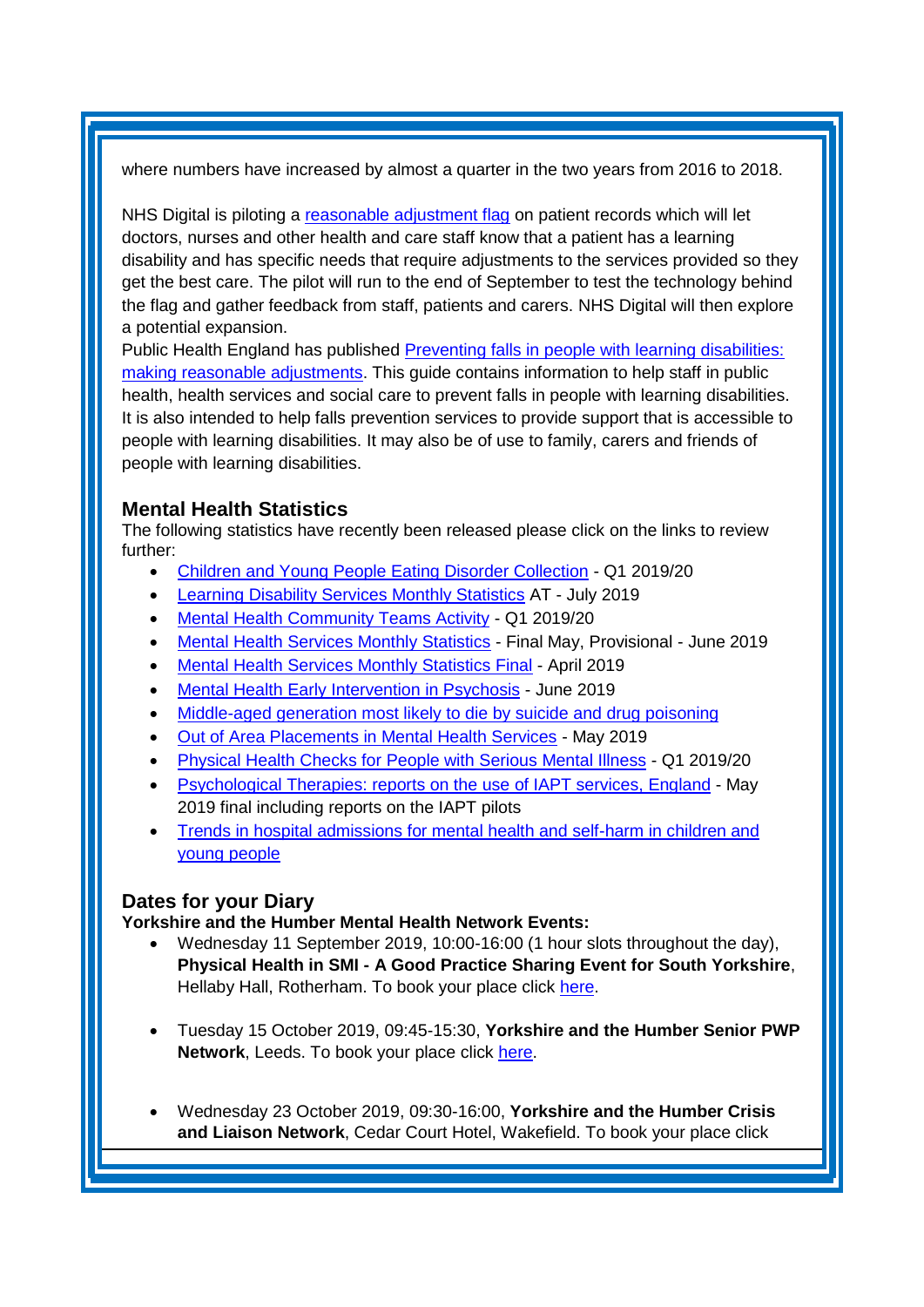[here.](https://www.eventbrite.co.uk/e/yorkshire-and-the-humber-crisis-and-liaison-mental-health-network-meeting-tickets-65170023294)

• Wednesday 6 November 2019, 09:45-15:45, **Yorkshire and the Humber IAPT Providers' Network**, Leeds. To book your place click [here.](https://www.eventbrite.co.uk/e/yorkshire-and-the-humber-iapt-providers-network-tickets-69181406449)

#### **Other Events:**

• **SafeTALK Course**, which aims to teach participants four basic steps to recognise if someone is having thoughts of suicide and how to connect them with resources that can help. Available on various dates throughout 2019.

**For further information, and to check course availability, email: [wdu@york.gov.uk](mailto:wdu@york.gov.uk) or visit the website [here.](http://www.yorkworkforcedevelopment.org.uk/)**

- Monday 16 September 2019, 09:00-17:00, **Improving Access, Treatment and Support for People with a Diagnosis of Personality Disorder**, De Vere West One, London. To book your place click [here.](https://www.healthcareconferencesuk.co.uk/event/1484/book) NB: There is a cost to attend this event.
- Tuesday 17 September 2019, 09:00-17:00, **IAPT Evidence Based Workforce and Digital Delivery**, King Power Stadium, Leicester. To book your place click [here.](http://www.iapt-nnf.co.uk/Home/ViewEvent/117?utm_source=SBK%20Healthcare&utm_medium=email&utm_campaign=10624934_1971PT%201st%20email&dm_i=1SB0,6BQ92,MCTTTA,OZRCV,1#agenda) NB: There is a cost to attend this event.
- Wednesday 25 September 2019, 09:00-17:00, **IAPT Employment Advisors National Networking Forum,** Birmingham City Football Ground, Birmingham. To book your place click [here.](http://www.iapt-nnf.co.uk/booking/index/115/?utm_source=SBK%20Healthcare&utm_medium=email&utm_campaign=10473874_IAPT%20Events%20April&dm_i=1SB0,68HOY,MCTTTA,OL3FN,1) NB: There is a cost to attend this event.
- Monday 14 October 2019, 09:00-17:00, **Improving Mental Health Crisis Care**, London. To book your place click [here.](https://www.healthcareconferencesuk.co.uk/conferences-masterclasses/improving-mental-health-crisis-care?utm_medium=email&utm_source=HCUKkt&utm_campaign=MentalCrisis1019) NB: There is a cost to attend this event.
- Friday 8 November 2019, 09:00-17:00, **Improving Perinatal Mental Health Crisis Services**, London. To book your place click [here.](https://www.healthcareconferencesuk.co.uk/event/1437/book) NB: There is a cost to attend this event.
- Tuesday 26 November 2019, 09:00-17:00, **Safeguarding Students: Addressing Mental Health Needs Conference**, Manchester Conference Centre, Manchester. To book your place click [here.](https://www.openforumevents.co.uk/events/2019/safeguarding-students-addressing-mental-health-needs/#book?utm_source=OFE+S3+SSMH+WC+01.07.2019+4+NHS&utm_medium=email&utm_campaign=OFE+S3+SSMH+WC+01.07.2019) NB: There is a cost to attend this event.
- Thursday 5 December 2019, 09:00-17:00, **Media and Mental Health: Delivering a Duty of Care**, Manchester. To book your place click [here.](https://www.openforumevents.co.uk/events/2019/media-mental-health-delivering-a-duty-of-care/#book?utm_source=OFE+S3+MMH19+WC+19.08.2019+4+NHS&utm_medium=email&utm_campaign=OFE+S3+MMH19+WC+19.08.2019) NB: There is a cost to attend this event.

#### <span id="page-6-0"></span>**Contacts**

If you would like to discuss any of the items included in this e-bulletin or would like further information about the Mental Health Network please contact: